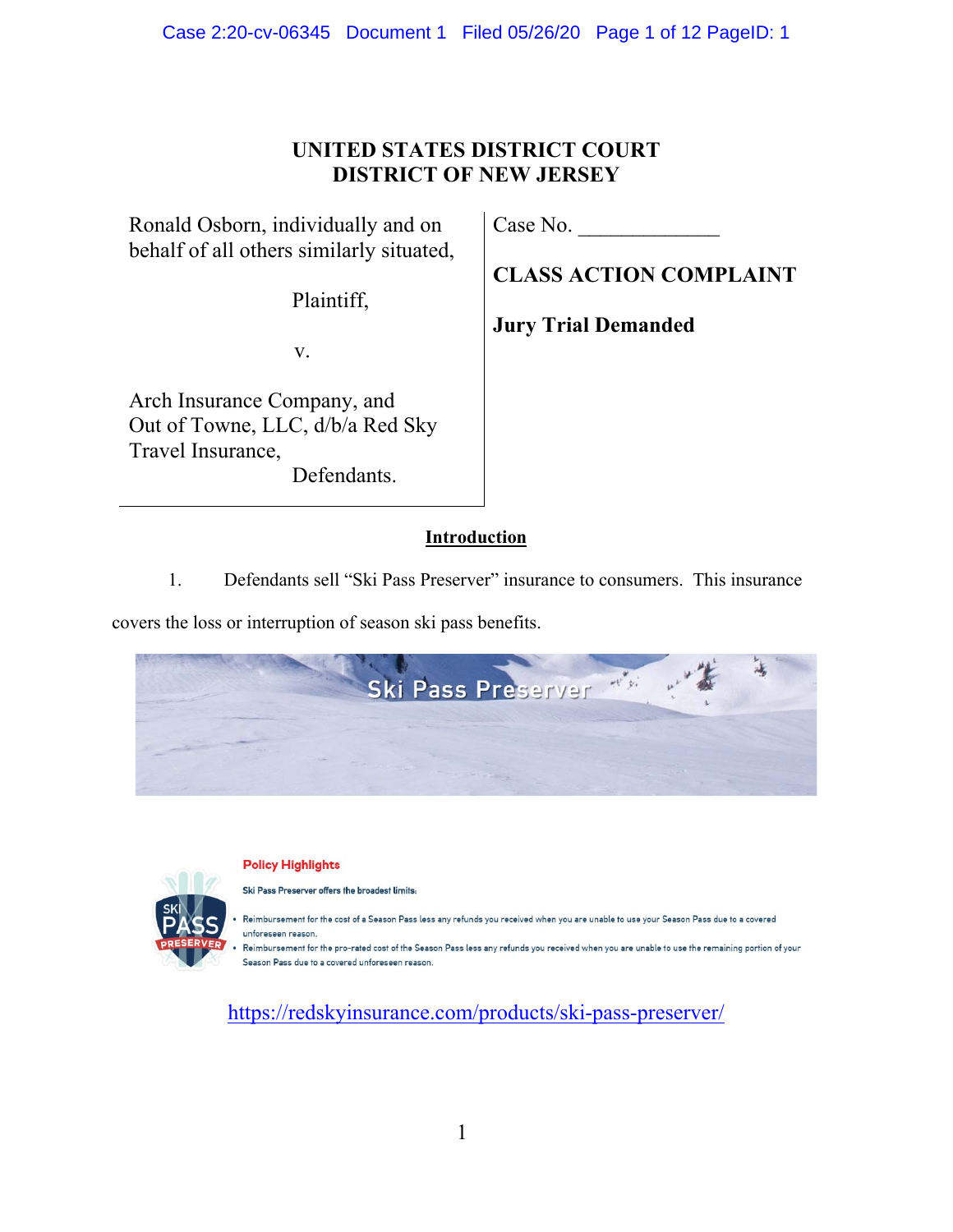### Case 2:20-cv-06345 Document 1 Filed 05/26/20 Page 2 of 12 PageID: 2

2. In March, ski resorts throughout North America closed, in response to the

COVID-19 pandemic and government stay-at-home or shelter-in-place orders. Policyholders lost all season pass benefits for the rest of the ski season (about one-third of the season).

3. Defendants have universally and unreasonably denied coverage for this loss of ski pass benefits. Plaintiff brings this case on behalf of himself and similarly situated others, seeking just compensation for Ski Pass Preserver policyholders.

### **Parties**

4. Plaintiff Ronald Osborn is domiciled in Riverside, California.

5. The proposed class includes all individuals nationwide who purchased Ski Pass Preserver insurance for the 2019-2020 ski season. The proposed class includes individuals domiciled in a number of different states.

6. Defendant Arch Insurance Company (d/b/a Arch Insurance Solutions) ("Arch") is a Missouri corporation. As listed in the Sky Pass Preserver policy, its principal place of business is 300 Plaza Three Jersey City, New Jersey, 07311.

7. Defendant Red Sky Travel Insurance ("Red Sky") is an assumed name for Out of Towne, LLC. Out of Towne, LLC is a Virginia LLC. The Virginia Secretary of State website lists Laird Sager as Manager. The Red Sky website lists a mailing address in Kitty Hawk, North Carolina and lists a North Carolina contact number for Mr. Sager. Mr. Sager's Linkedin profile identifies him as the "Founder/President" of Red Sky and lists his location as Kitty Hawk, North Carolina. Based on this information, Plaintiff believes that Mr. Sager is the Member of Red Sky and that he is a citizen of North Carolina (domiciled in North Carolina).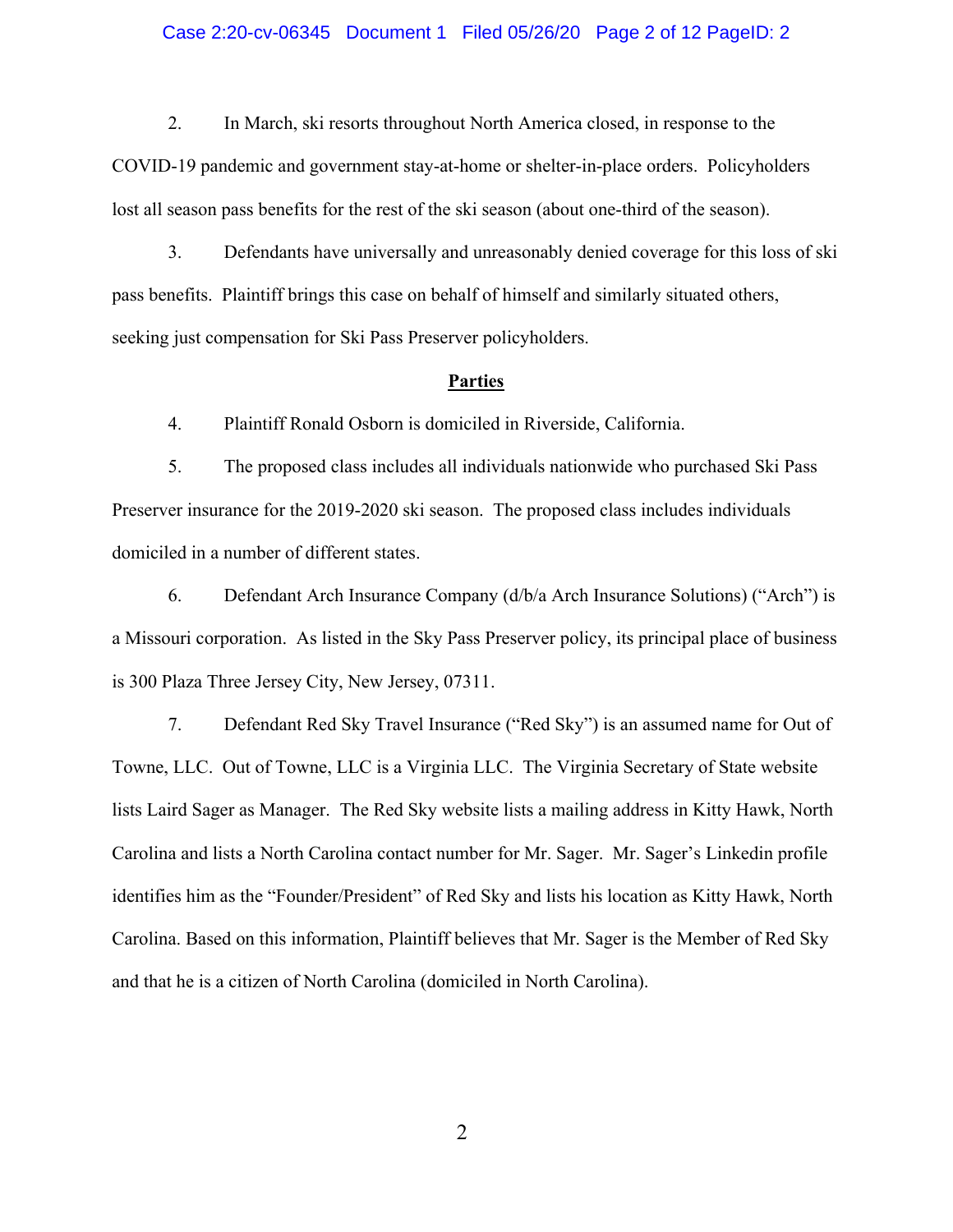### **Jurisdiction and Venue**

8. This Court has jurisdiction under 28 U.S.C. § 1332(d)(2)(A). This matter in controversy exceeds the sum or value of \$5,000,000, exclusive of interest and costs, and is a class action in which one or more members of the proposed class are citizens of a state different from any one of the Defendants.

9. Venue is proper under 28 U.S.C. § 1391(b)(1) and (2) because Defendants reside in this District and a substantial part of the events or omissions giving rise to the claims occurred in this District. As alleged above, Arch has offices in New Jersey. Arch and Red Sky market and sell Ski Pass Preserver policies to New Jersey residents.

### **Facts**

10. Plaintiff's Ski Pass Preserver policy is attached as Exhibit A.

11. The policy language and relevant coverage is materially similar for each class member.

12. Plaintiff paid for his policy when he purchased an Ikon season ski pass from www.ikonpass.com. Plaintiff paid a \$37.14 premium.

13. Each class member paid his or her full premium, either through the purchase of an Ikon season ski pass, the purchase of another ski pass, or other means.

14. In exchange for this premium, Defendants provided Plaintiff and each class member with the coverage described in the policy.

15. Both Red Sky and Arch are direct parties to the policy with plaintiff and each class member. The policy states that it is underwritten by Arch Insurance Company and that claims are administered by "Red Sky Travel Insurance c/o Arch Insurance Company." In the alternative, Red Sky is the agent of Arch and Arch is the party to the policy.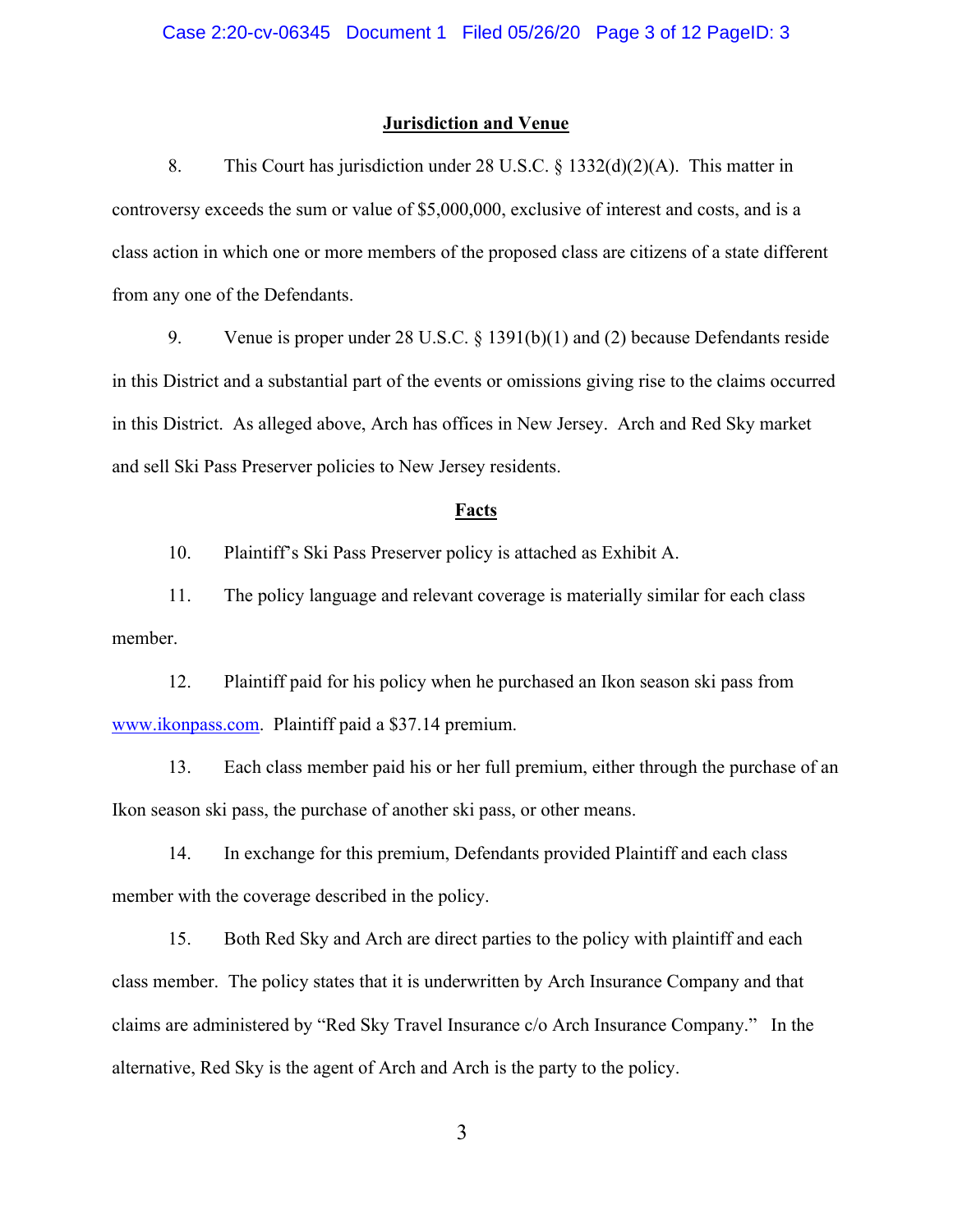

**SKI PASS PRESERVER** 

**Underwritten By: Arch Insurance Company** Administrative Office: 300 Plaza Three Jersey City, NJ 07311

**Administered By: Red Sky Travel Insurance** c/o Arch Insurance Company Executive Plaza IV 1350 McCormick Rd., Suite 102 Hunt Valley, MD 21031 Phone: 1-866-889-7409 Fax: 1-443-279-2901 Email: redsky@archinsurance.com<br>Office Hours: Monday-Friday, 8:30am – 5pm EST

16. Coverage decisions are made by Arch and adopted by Red Sky or, in the alternative, made jointly by Red Sky and Arch. Claims decisions come from an Arch Insurance Company email address (redsky@archinsurance.com). Claim denial letters state that "Red Sky Claims are administered by Arch Insurance Company" and bear the logo of "Arch Insurance Solutions" (a trade name for Arch Insurance Company). The listed address for the "Red Sky Claims" department is an Arch Insurance Company address (11350 McCormick Road, Suite 102 Hunt Valley, MD 21031 USA). The Red Sky website for filing claims has the logo "Powered by Arch Insurance Solutions."

17. In March of 2020, to prevent the spread of COVID-19, state and local governments issued stay-at-home or shelter-in-place orders. Ski resorts throughout North America (including all Ikon season pass resorts) closed, with no plans to reopen. The resorts closed well before the end of the ski season. For example, the season at Winter Park typically runs into late April or May or later. The season at Mammoth Mountain, California typically runs into June or July or later.

18. The Ski Pass Preserver policy provides coverage if policyholders are "quarantined." The term "quarantine" is not a defined term. In this situation, this term must be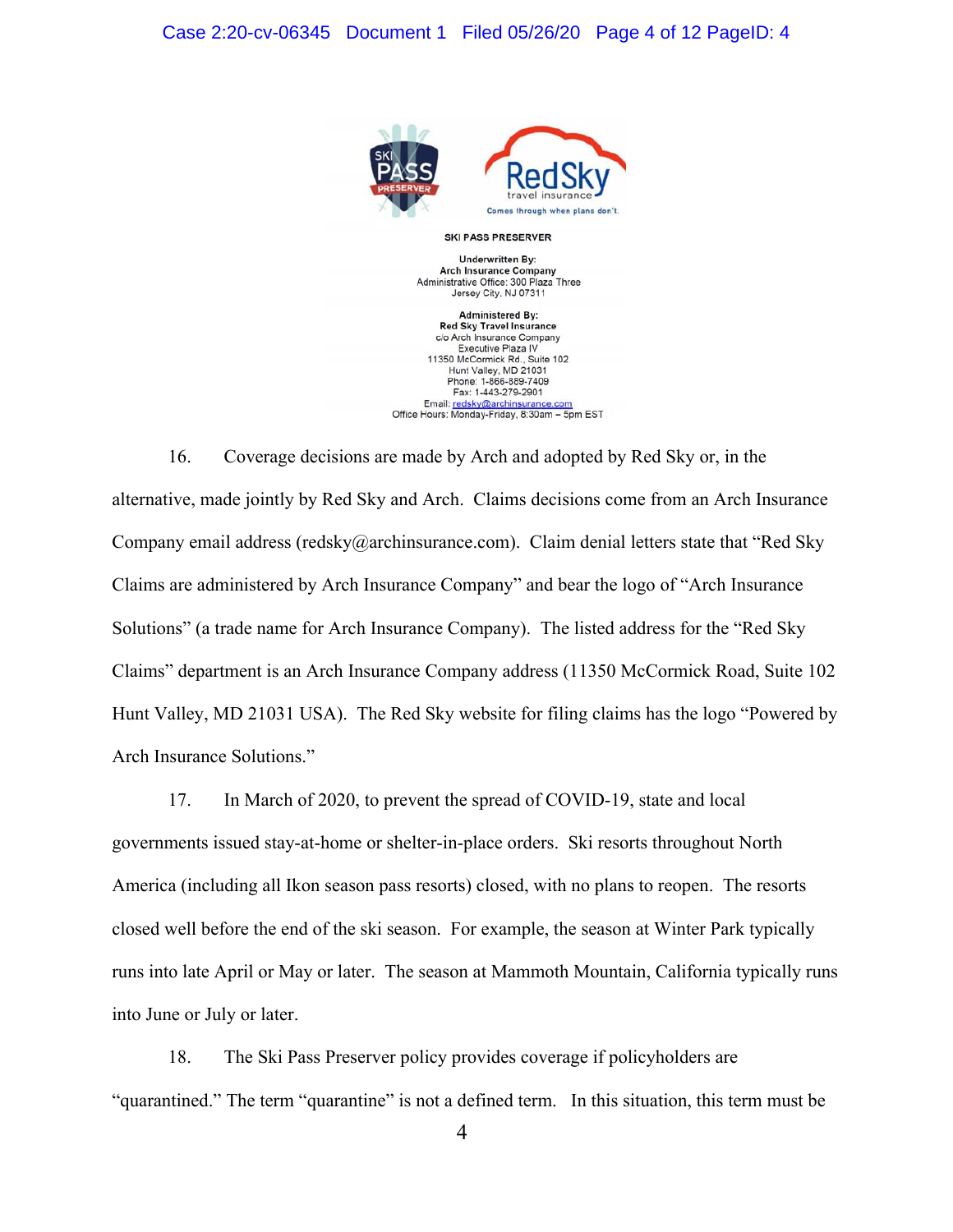### Case 2:20-cv-06345 Document 1 Filed 05/26/20 Page 5 of 12 PageID: 5

construed against the insurer and in favor of coverage. The meaning of "quarantine" encompasses government shelter-in-place or stay-at-home orders and resort closures designed to prevent the spread of the COVID-19 pandemic. Accordingly, the policy language compels coverage.

19. In addition, the policy provides coverage if a policyholders' "primary place of residence or destination is made Uninhabitable." "Unhabitable" includes "immediate safety hazards have yet to be cleared" or "under an order of mandatory evacuation by local government authorities." The spread of COVID-19 posed an immediate safety hazard at both Plaintiff's and class members' primary residence or ski destination and this hazard has not been cleared. In addition, ski resorts ordered closed by state or local governments were "under an order of mandatory evacuation." This compels coverage for the resulting loss of season pass benefits.

20. Under the policy, Plaintiff and class members are entitled to reimbursement of the "pro-rated cost of the remaining portion of the Covered Season Pass purchased."

21. Plaintiff filed a claim and proof of loss, through the Red Sky online claims portal, on April 27, 2020. Exhibit B. That same day he received email confirmation from Red Sky that it had received his claim.

22. On May 11, 2020, Plaintiff received a letter from Defendants denying his claim. The letter contended, in part:

23. The letter cited a purported CDC definition of quarantine that does not apply unless a policyholder is forbidden from leaving their home, under any circumstances. There is

There are no benefits under a travel insurance policy for shelter-in-place or stay-at-home orders issued as they are not quarantines as defined by the CDC. These orders are intended to reduce harm from the spread of coronavirus in a community. Unlike quarantines, there are many exceptions provided under these orders that permit one to leave their homes for essential activities including but not limited to, seeing a doctor for medical care, grocery shopping, pick up carry out orders from restaurants, to bike or run, so long as social distancing is practiced.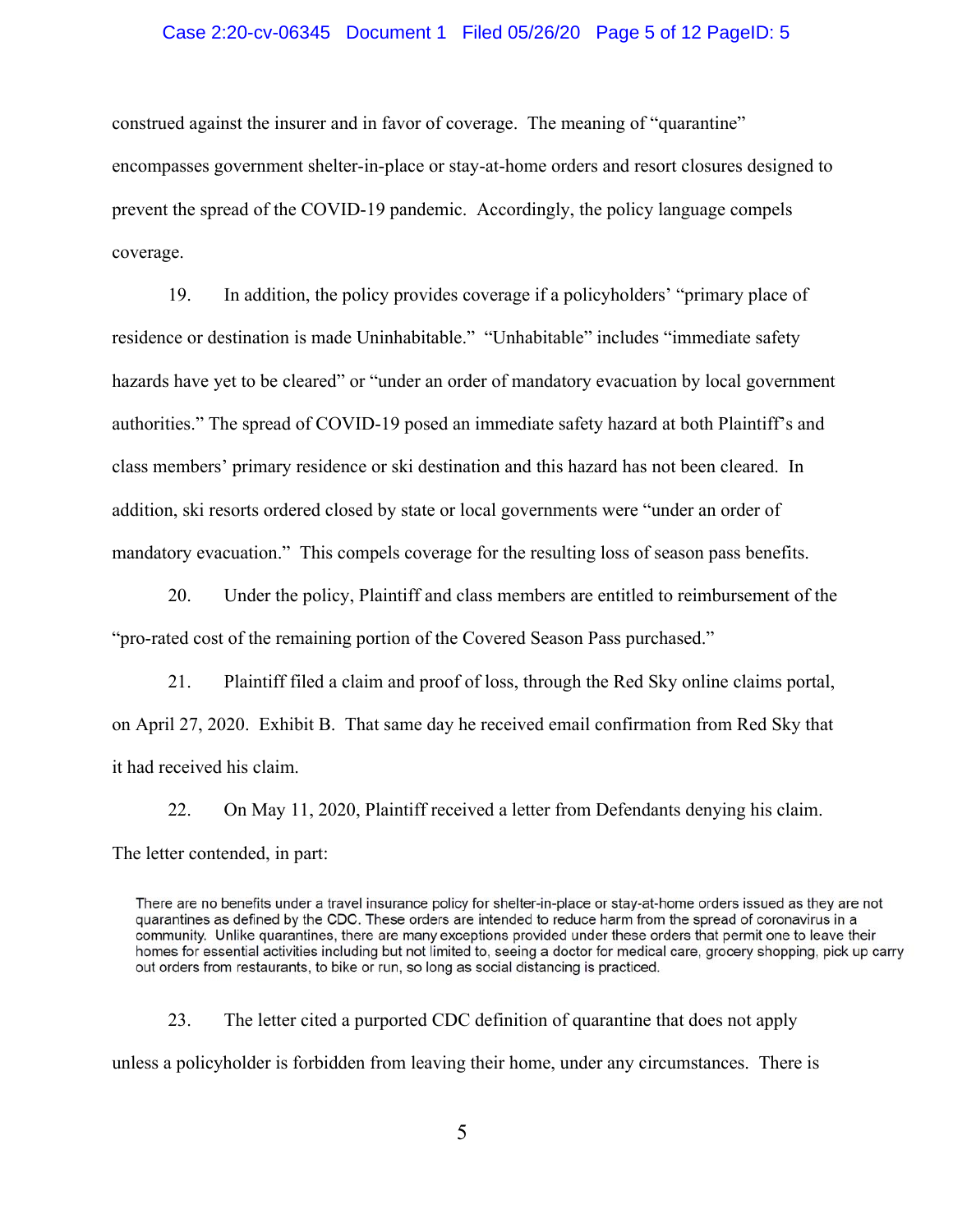### Case 2:20-cv-06345 Document 1 Filed 05/26/20 Page 6 of 12 PageID: 6

no such CDC definition in the policy. And as Defendants knew, an undefined term must be construed in favor of coverage.

24. Defendants were aware that coverage was compelled by the "quarantine" provision. In the alternative, Defendants were willfully blind to this fact. In the alternative, Defendants recklessly disregarded a high risk that coverage was required.

25. Defendants were aware that coverage was additionally compelled by the "Unhabitable" provision. In the alternative, Defendants were willfully blind to this fact. In the alternative, Defendants recklessly disregarded a high risk that this provision compelled coverage.

26. Defendants have universally denied claims caused by stay-at-home or shelter-inplace orders and the closure of ski resorts. It is public knowledge that Defendants are denying claims, for example, in complaints to the Better Business Bureau, newspaper articles, and posts on popular internet forums like Reddit.

27. Defendants have been dissuading policyholders from filing claims by informing policyholders who contact Defendants that claims caused by resort closures, stay-at-home orders, or shelter-in-place orders are not covered. In addition, at the direction of Defendants, or based on Defendants' statements, Ikon Pass representatives have been telling Ikon Pass holders that insurance will not cover such claims.

### **Class Action Allegations**

28. Plaintiffs bring this action on behalf of the proposed class of: all individuals nationwide who purchased Ski Pass Preserver insurance for the 2019-2020 ski season.

29. The following people are excluded from the class: (1) any Judge or Magistrate presiding over this action and the members of their family; (2) Defendants, Defendants' subsidiaries, parents, successors, predecessors, and any entity in which the Defendant or its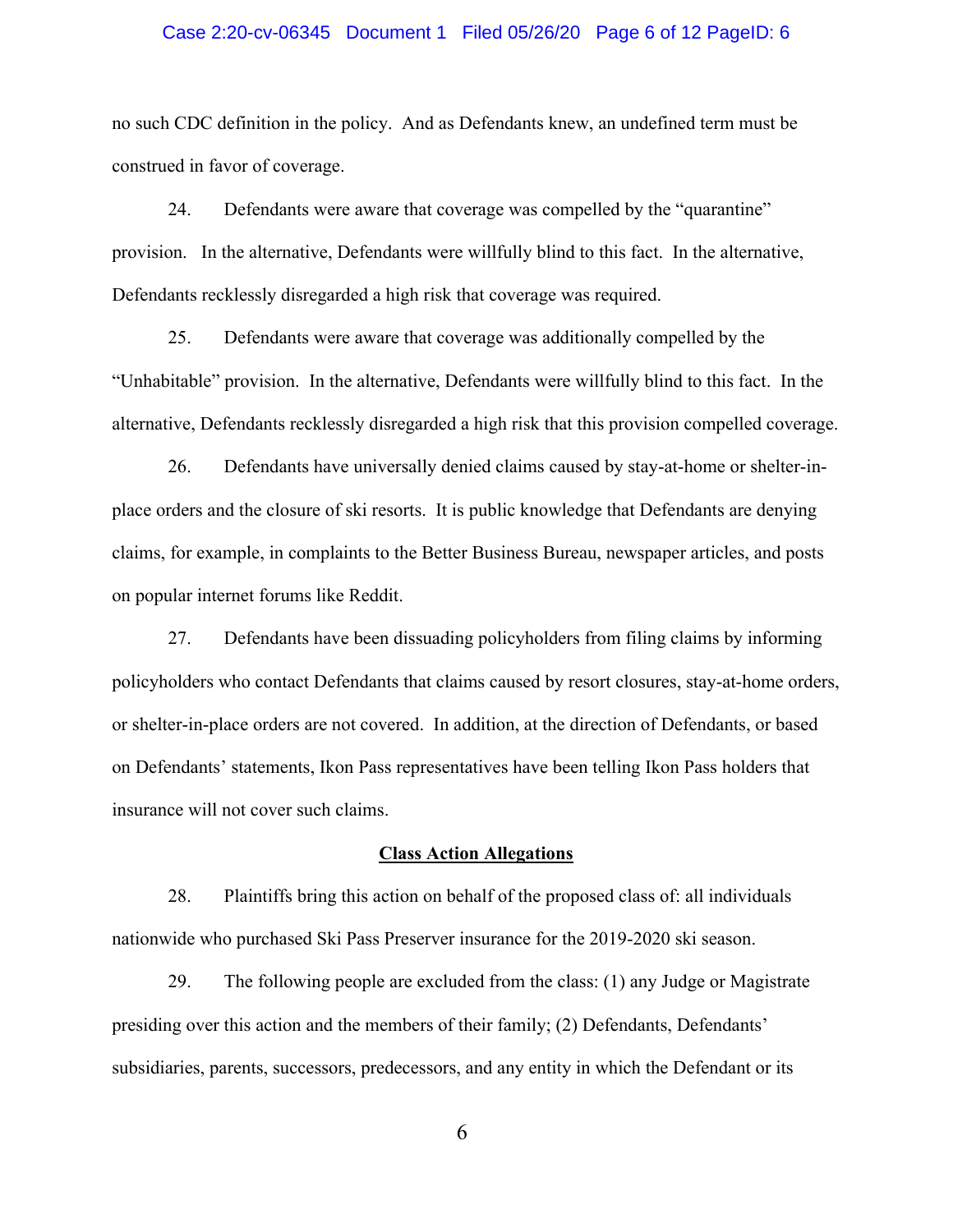### Case 2:20-cv-06345 Document 1 Filed 05/26/20 Page 7 of 12 PageID: 7

parents have a controlling interest and their current employees, officers and directors; (3) persons who properly execute and file a timely request for exclusion from the class; (4) persons whose claims in this matter have been finally adjudicated on the merits or otherwise released; (5) Plaintiff's counsel and Defendants' counsel; and (6) the legal representatives, successors, and assigns of any such excluded persons.

### **Numerosity.**

30. The proposed class contains members so numerous that separate joinder of each member of the class is impractical. For example, Ski Pass Preserver insurance was offered together with Ikon Pass season ski passes (offered by Alterra Mountain Company). Alterra Mountain Company has projected that it sold over 250,000 Ikon passes for the 2019-2020 season. This means that, conservatively, there are tens of thousands of policyholders. In addition, there are policyholders who purchased Ski Pass Preserver insurance independently of Ikon Pass.

#### **Commonality.**

- 31. There are questions of law and fact common to the proposed class. Common questions of law and fact include, without limitation:
	- i. The terms of the contract formed between class members and Defendants;
	- ii. Whether Defendants breached this contract by failing to provide coverage;
	- iii. Damages needed to reasonably compensate class members;
	- iv. Whether Defendants acted in bad faith by denying coverage.

# **Typicality.**

32. Plaintiff's claims are typical of the proposed class. Like the proposed class, Plaintiff purchased Ski Pass Preserver insurance. Like the proposed class, Plaintiff lost his ski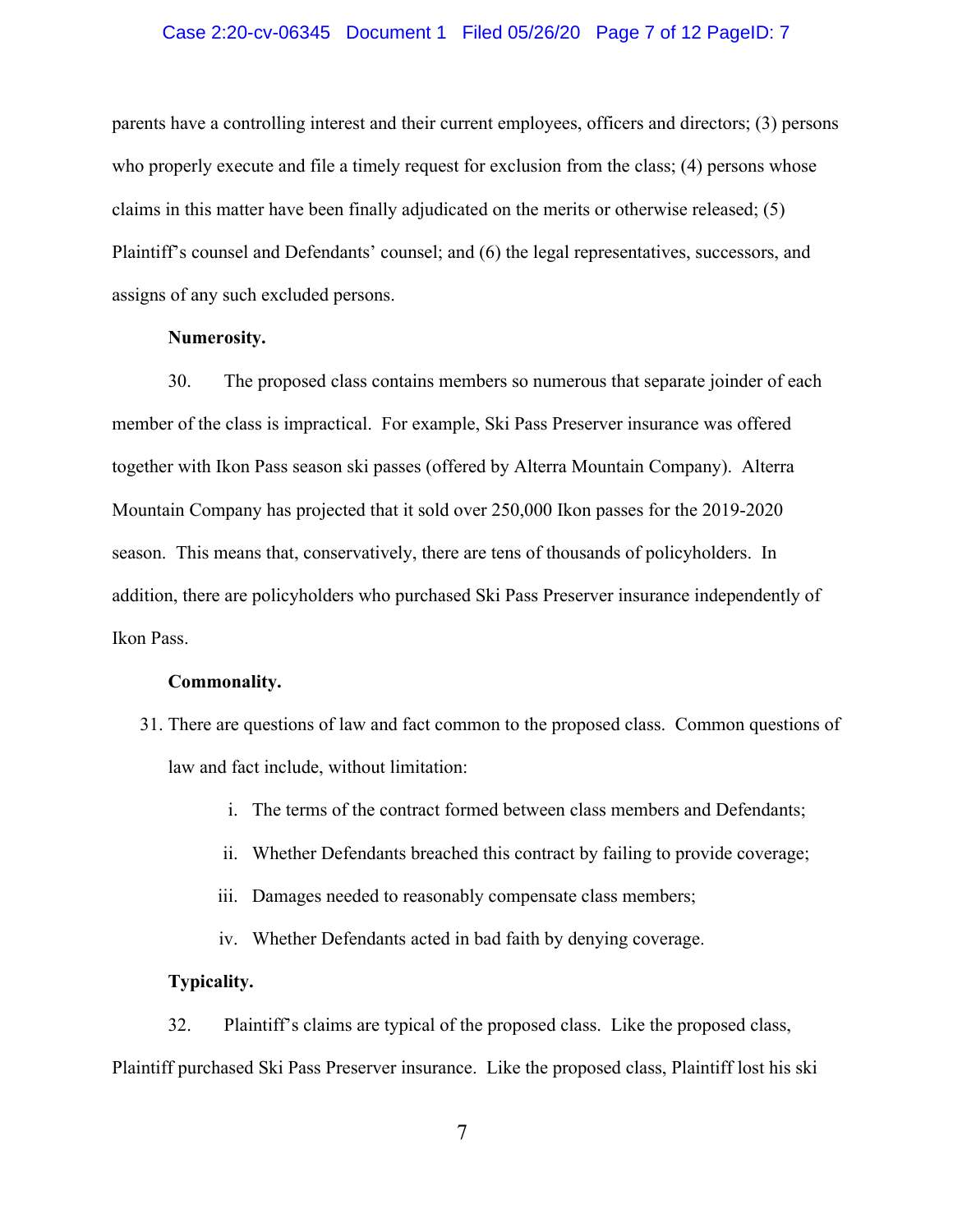### Case 2:20-cv-06345 Document 1 Filed 05/26/20 Page 8 of 12 PageID: 8

pass benefits due to resort closures and stay-at-home orders. Plaintiff alleges the same breach, and other claims, as the proposed class. Plaintiff seeks the same type of relief.

### **Adequacy.**

33. Plaintiff will fairly and adequately protect the interests of the proposed class. Plaintiff's interests are aligned with the interests of the proposed class members: Plaintiff seeks damages for Defendants' breach and other alleged wrongs. Plaintiff is represented by experienced class counsel who are prepared to vigorously litigate this case through judgment and appeal. There are no conflicts of interest between Plaintiff and the class.

### **Predominance and Superiority.**

34. The prosecution of separate actions by individual members of the proposed class would create a risk of inconsistent or varying adjudication with respect to individual members, which would establish incompatible standards for the parties opposing the class. For example, individual adjudication would create a risk that breach of the same insurance policy is found for some proposed class members, but not others, or that bad faith is found for some coverage decisions, but not other identical decisions.

35. Common questions of law and fact predominate over any questions affecting only individual members of the proposed class. These common legal and factual questions arise from certain central issues which do not vary from class member to class member, and which may be determined without reference to the individual circumstances of any particular class member. For example, core liability questions are common: whether Defendants breached their contract with class members by denying coverage and whether Defendants denied coverage in bad faith.

36. A class action is superior to all other available methods for the fair and efficient adjudication of this litigation because individual litigation of each claim is impractical. It would be unduly burdensome to litigate class members' individual claims in separate lawsuits, every one of which would present the issues presented in this lawsuit.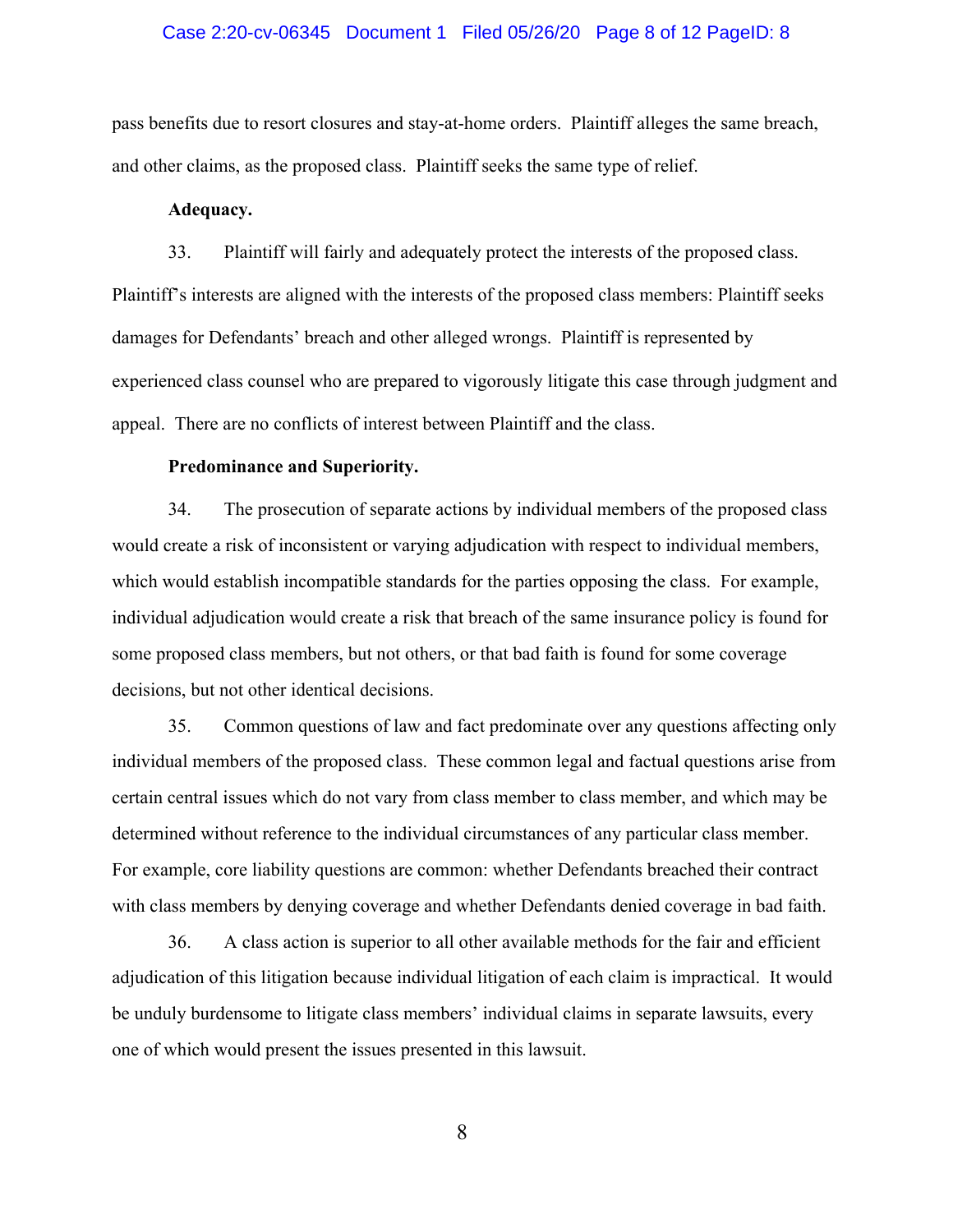Case 2:20-cv-06345 Document 1 Filed 05/26/20 Page 9 of 12 PageID: 9

37. The proposed class is readily ascertainable. The number and identity of class members can be determined with specificity from Defendants' sales and policyholder records.

### **Claims**

### **Claim 1: Breach of contract**

38. Plaintiff alleges this claim individually and on behalf of the proposed class.

39. Plaintiff incorporates the allegations in paragraphs 1 - 37 above.

40. Defendants entered into a contract with Plaintiff, and each class member, to provide insurance coverage for the loss of ski season pass benefits.

41. Plaintiff and each class member have paid the full premium and performed all contractual obligations.

42. Defendants breached the contract by denying coverage for the loss of season pass benefits due to COVID-19 related stay-at-home or shelter-in-place orders and the closure of resorts.

43. Defendants' breach was the proximate cause of, and a substantial factor in, causing loss and damages to Plaintiff and each class member.

### **Claim 2: Breach of the implied covenant of good faith and fair dealing**

44. Plaintiff alleges this claim individually and on behalf of the proposed class.

45. Plaintiff incorporates the allegations in paragraphs 1 - 37 above.

46. Defendants had an implied duty of good faith and fair dealing associated with the policy.

47. Defendants breached this duty by unreasonably applying a narrow definition of "quarantine" so as to deprive Plaintiff and each class member of policy benefits.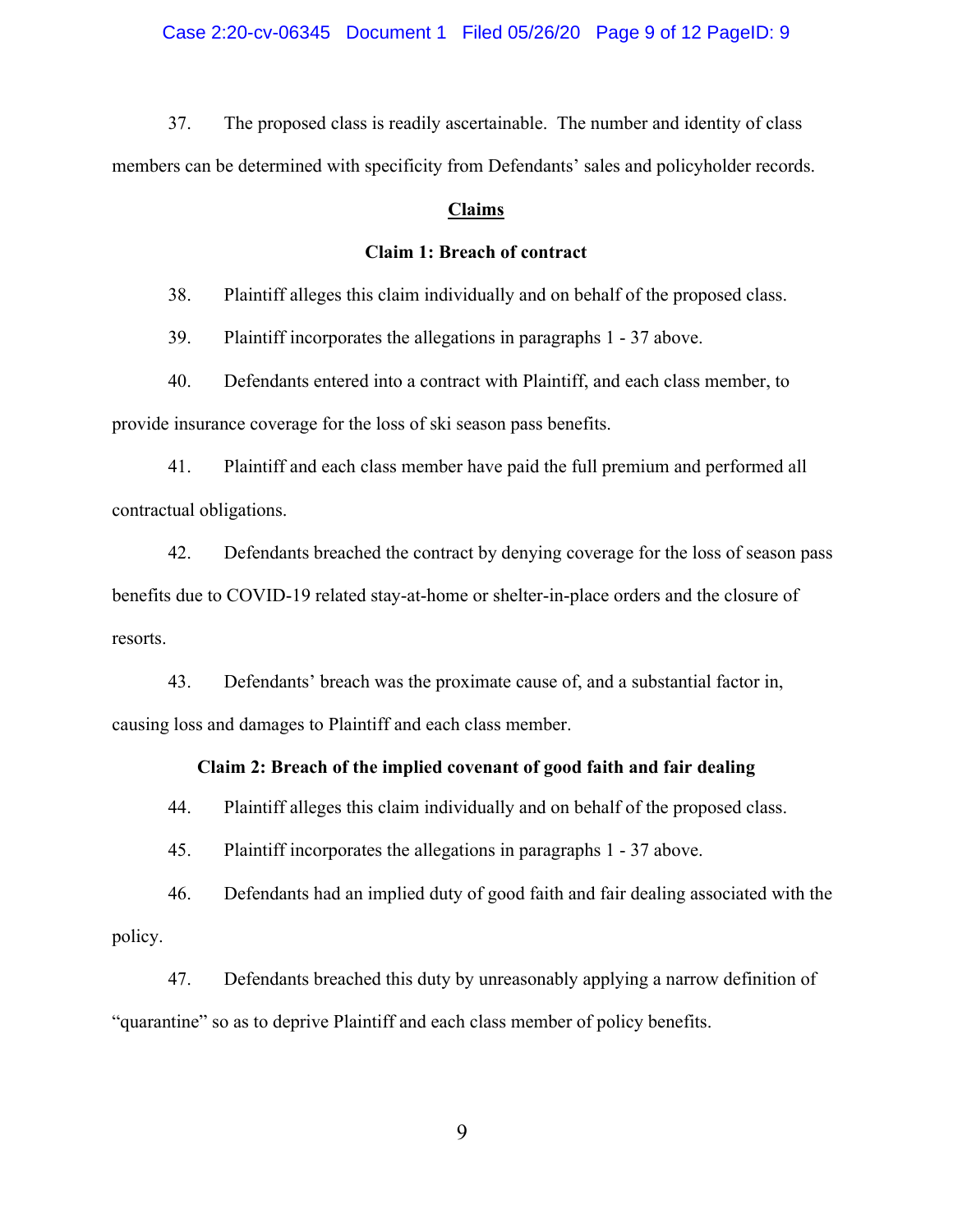### Case 2:20-cv-06345 Document 1 Filed 05/26/20 Page 10 of 12 PageID: 10

48. Defendants breached this duty by unreasonably failing to consider and recognize coverage under the "Uninhabitable" provision, so as to deprive Plaintiff and each class member of policy benefits.

49. Defendants breached this duty by unreasonably failing to search for evidence of coverage, so as to deprive Plaintiff and each class member of policy benefits.

50. Defendants breach was the proximate cause of, and a substantial factor in, causing losses and damages to Plaintiff and each class member.

### **Claim 3: Bad Faith**

51. Plaintiff alleges this claim individually and on behalf of the proposed class.

52. Plaintiff incorporates the allegations in paragraphs 1 - 37 above.

53. Defendants' coverage decision was not fairly debatable. Defendants either knew that they had no reasonable basis to deny coverage, were willfully blind to this fact, or recklessly disregarded the lack of a reasonable basis to deny coverage.

54. Defendants' bad faith was the proximate cause of, and a substantial factor in, causing losses and damages to Plaintiff and each class member.

55. Defendants' conduct was wantonly reckless or malicious. Defendants denied claims knowing that the claim should be covered. In the alternative, Defendants remained willfully blind to coverage. In the alternative, Defendants recklessly disregarded a high probability that claims were covered.

#### **Claim 4: Unjust enrichment**

56. Plaintiff alleges this claim individually and on behalf of the proposed class.

57. Plaintiff incorporates the allegations in paragraphs  $1 - 37$  above.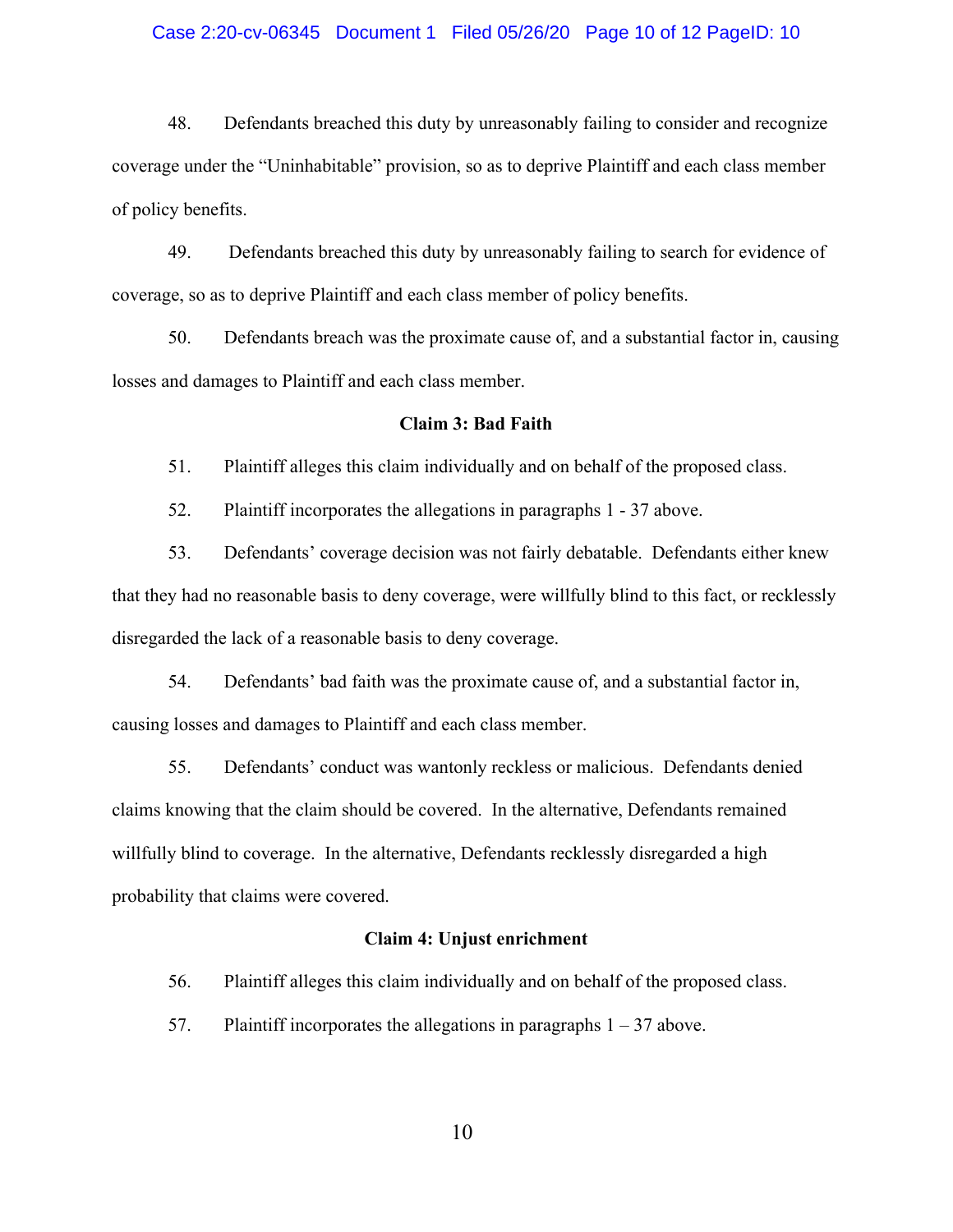### Case 2:20-cv-06345 Document 1 Filed 05/26/20 Page 11 of 12 PageID: 11

58. Defendants received a benefit (premiums) at Plaintiff's and each class member's expense.

59. It would be unjust for Defendants to retain full premiums while wrongly denying coverage under the policy.

60. In addition, it would unjust for Defendants to retain full premiums given that ski resorts closed long before the end of the ski season, relieving Defendants from the risk of covering any other claims under the policy (e.g., the loss of pass benefits due to injury).

61. Defendants unjust conduct was the proximate cause of, and a substantial factor in, causing losses and damages to Plaintiff and each class member.

### **Jury Demand**

Plaintiffs demand a jury trial on all issues so triable.

#### **Prayer for Relief**

Plaintiff seeks the following relief for himself and for the proposed class:

- a) An order certifying the asserted claims, or issues raised, as a class action;
- b) An order declaring that class members are covered for the loss of their ski passes;
- c) An injunction requiring Defendants to inform class members that they are covered for the loss of their ski passes;
- d) A judgment in favor of Plaintiff and the proposed class;
- e) Compensatory damages;
- f) Punitive damages;
- g) Restitution;
- h) Rescission;
- i) Disgorgement, and other just equitable relief;
- j) Pre- and post-judgment interest;
- k) Reasonable attorneys' fees and costs;